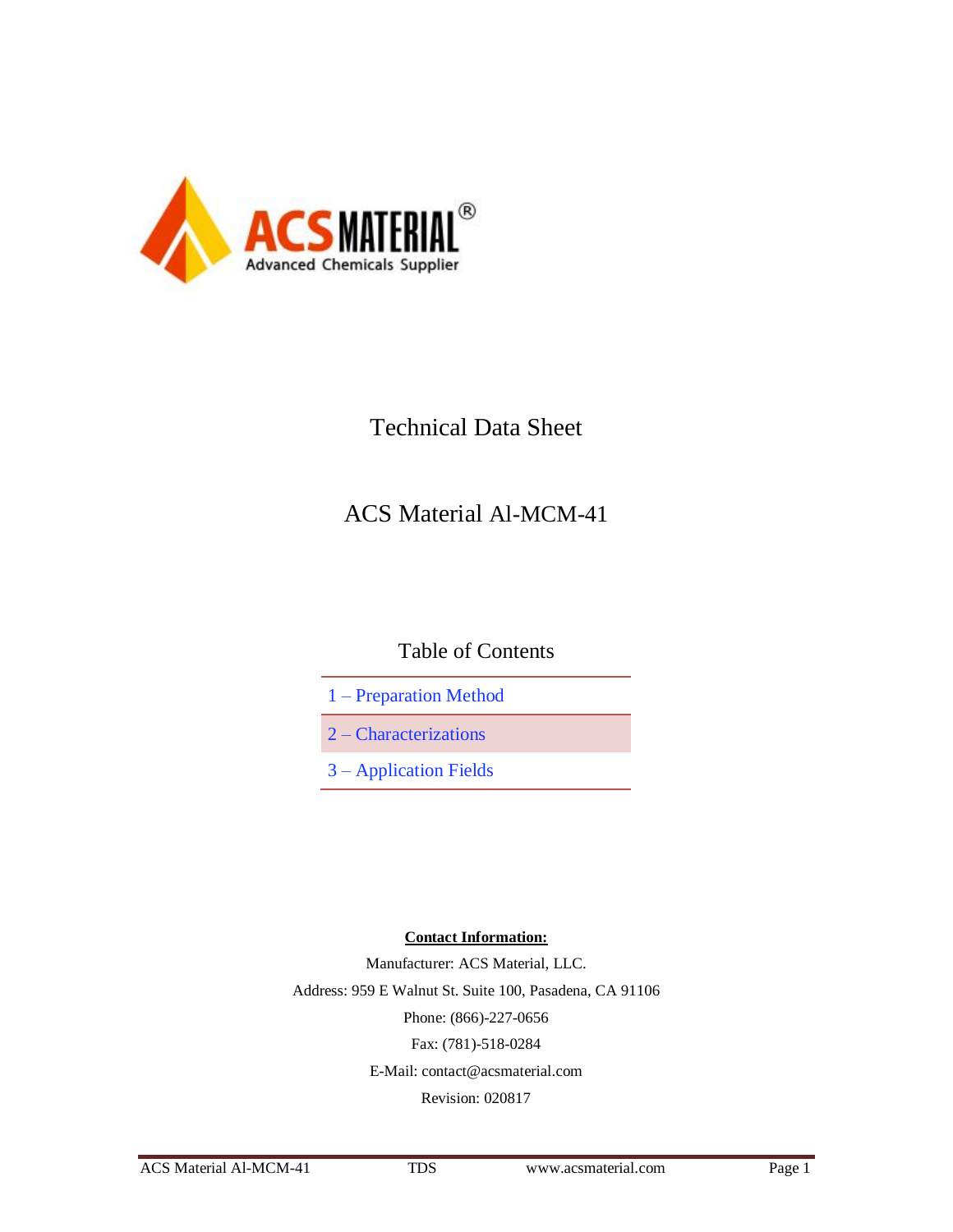### **1. Preparation Method**

Hydrothermal synthesis method

### **2. Characterizations**

| Form:                               | <b>Mesoporous</b>             |
|-------------------------------------|-------------------------------|
| $SiO_2/Al_2O_3$ Molar Ratio:        | 25                            |
| Appearance:                         | <b>White Powder</b>           |
| <b>Average Pore Diameter:</b>       | $2.7 \text{ nm}$              |
| <b>BET</b> surface area $(m^2/g)$ : | $>633 m^2/g$                  |
| Pore Volume $(cm3/g):$              | $\geq$ 0.57cm <sup>3</sup> /g |



Typical TEM Image of ACS Material Al-MCM-41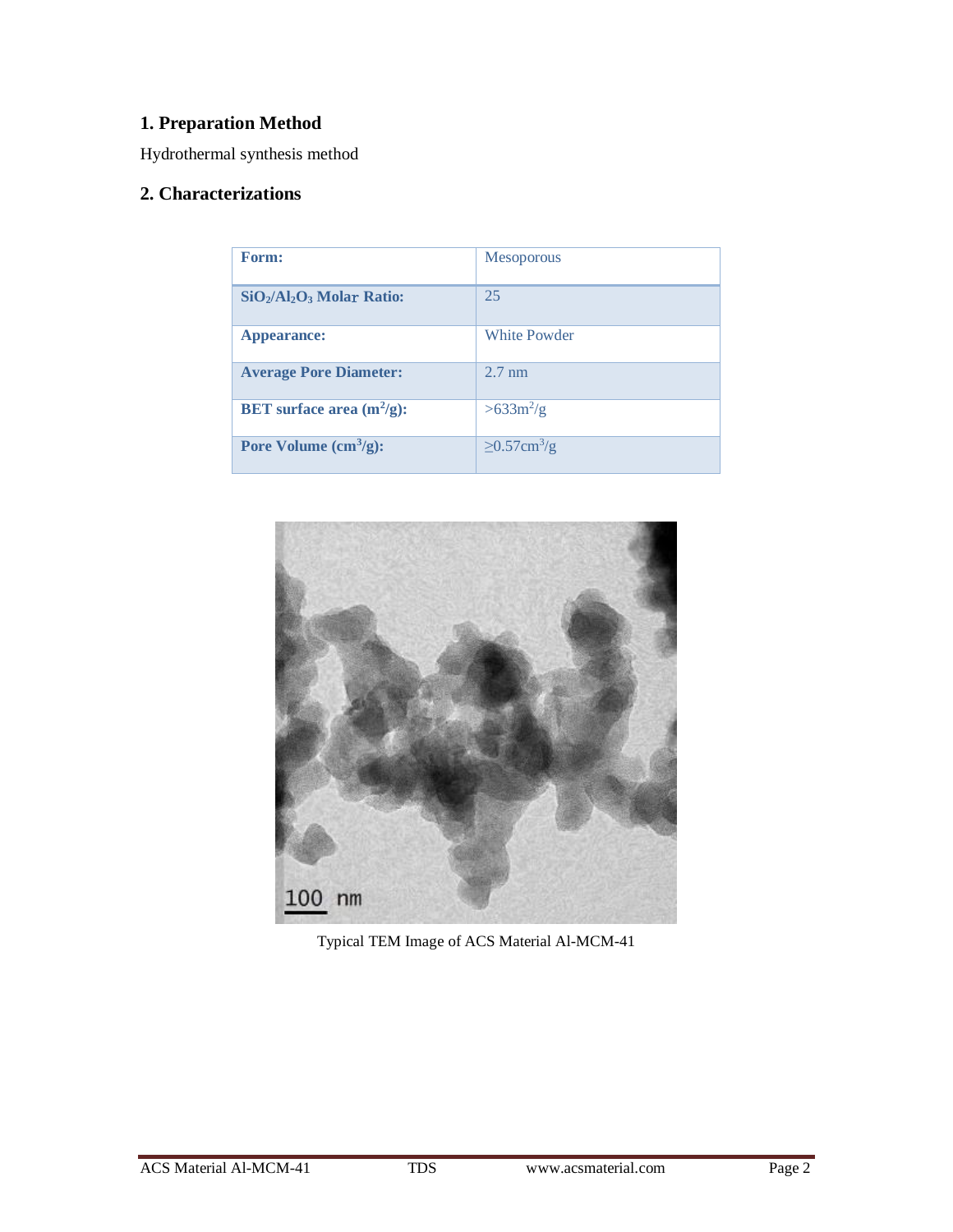

Typical TEM Image of ACS Material Al-MCM-41



Typical TEM Image of ACS Material Al-MCM-41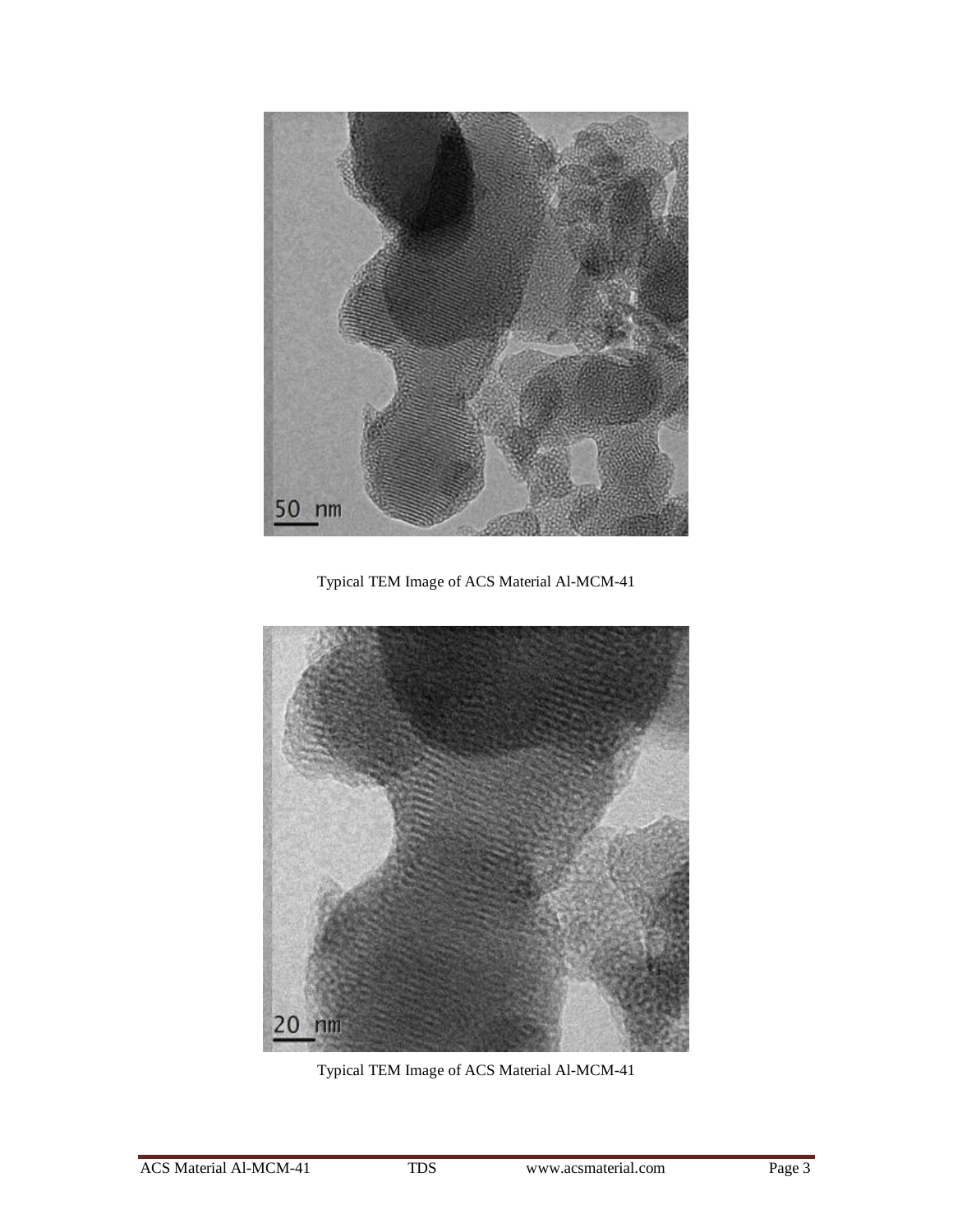

Typical XRD of ACS Material Al-MCM-41



Typical BET Analysis of ACS Material Al-MCM-41